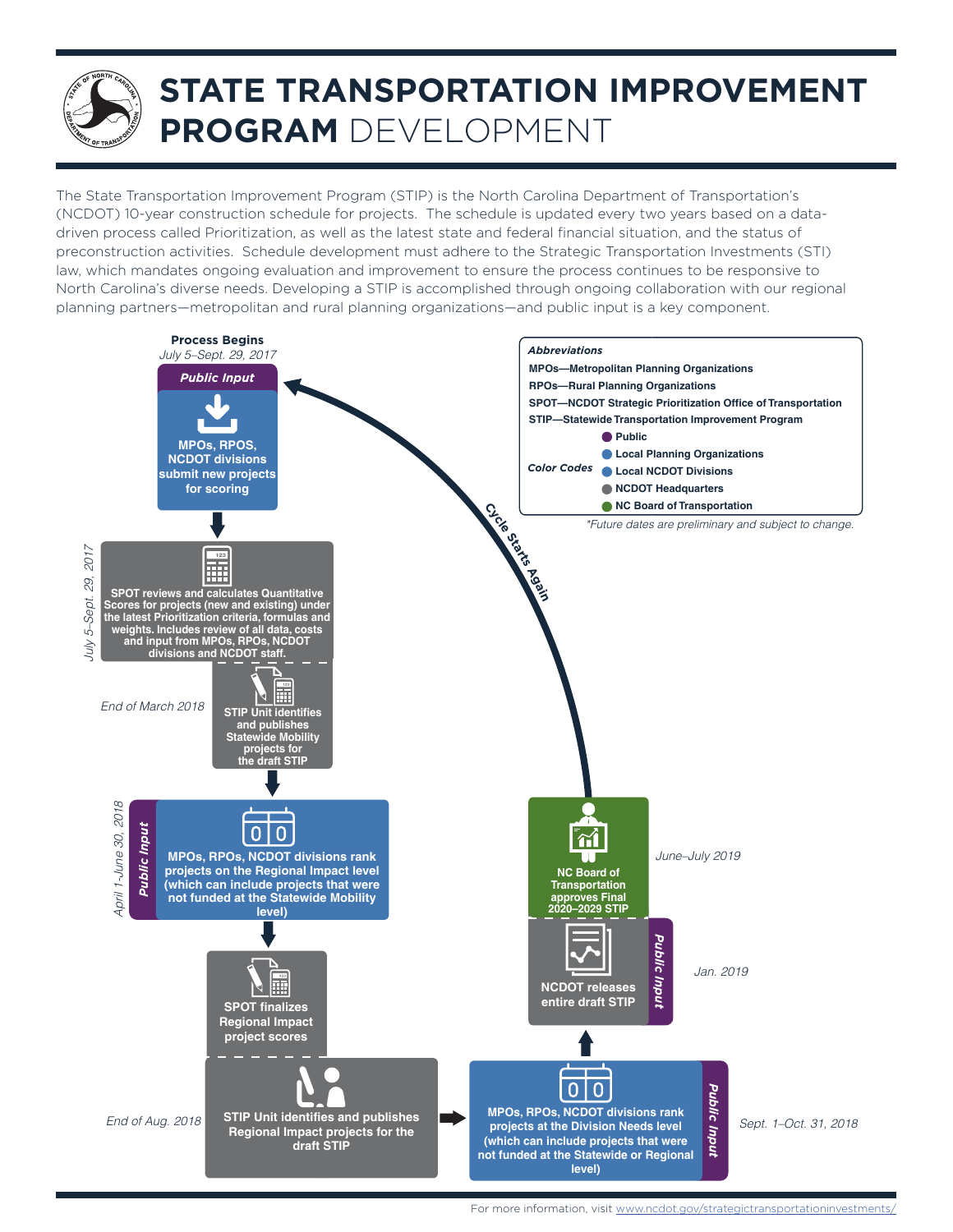#### **STRATEGIC TRANSPORTATION INVESTMENTS LAW**

Passed in 2013, the Strategic Transportation Investments Law (STI) allows NCDOT to use its funding more efficiently and effectively to enhance the state's infrastructure, while supporting economic growth, job creation and a higher quality of life. This process encourages thinking from a statewide and regional perspective, while also providing flexibility to address local needs.

STI established the Strategic Mobility Formula, which allocates available revenues based on data-driven scoring and local input. It was used for the first time to develop the 2016–2025 State Transportation Improvement Program (STIP), which schedules the projects that will be funded during a 10-year period. While federal law requires it to be updated at least every four years, NCDOT updates the STIP every two years.

#### **PRIORITIZATION**

NCDOT uses a transparent, data-driven method for prioritizing transportation investment decisions. Through the process, called Prioritization, potential transportation improvement projects are submitted to NCDOT to be scored and ranked through the Strategic Mobility Formula at the statewide, regional and division levels, based on approved criteria such as safety, congestion, benefit-cost and local priorities. These scores and other factors are used to determine whether a project receives funding. Project prioritization occurs every two years. The current round of Prioritization is referred to as P5.0, because it is the fourth iteration of this process.

#### **REVENUE DISTRIBUTION**



#### **HOW THE STRATEGIC MOBILITY FORMULA WORKS**

The Strategic Mobility Formula funds projects in three categories:

- Division Needs
- Regional Impact
- Statewide Mobility

#### **Division Needs**

Projects in this category receive 30 percent of the available revenue, shared equally over NCDOT's 14 transportation divisions, which are groupings of local counties. Project scores are based 50 percent on data and 50 percent on rankings by local planning organizations and the NCDOT transportation divisions.

Highway projects in this category are analyzed according to five criteria:

- Congestion (15 percent)
- Benefit/cost (15 percent)
- Safety (10 percent)
- Freight and military) (5 percent)
- Accessibility/Connectivity (5 percent)

#### **Regional Impact**

Projects in this category receive 30 percent of available revenue. Projects on this level compete within regions made up of two NCDOT transportation divisions, with funding divided among the regions based on population. Data makes up 70 percent of the project scores in this category. Local rankings account for the remaining 30 percent.

Regional Impact projects are analyzed according to five criteria:

- Congestion (20 percent)
- Benefit/cost (20 percent)
- Safety (10 percent)
- Accessibility/connectivity (10 percent)
- Freight and military (10 percent)

#### **Statewide Mobility**

Projects in this category receive 40 percent of available revenue. The project selection process is based 100 percent on data.

Statewide Mobility projects are analyzed according to six criteria:

- Congestion (30 percent)
- Benefit/cost (25 percent)
- Economic competitiveness (10 percent)
- Safety (15 percent)
- Multimodal and military (5 percent)
- Freight and mobility (15 percent)

#### **Alternate Criteria**

To provide more flexibility, STI allows regions and divisions to develop alternate criteria tailored to their individual needs. To do so, the metropolitan and rural planning organizations, and the NCDOT divisions within the region must unanimously agree on the criteria.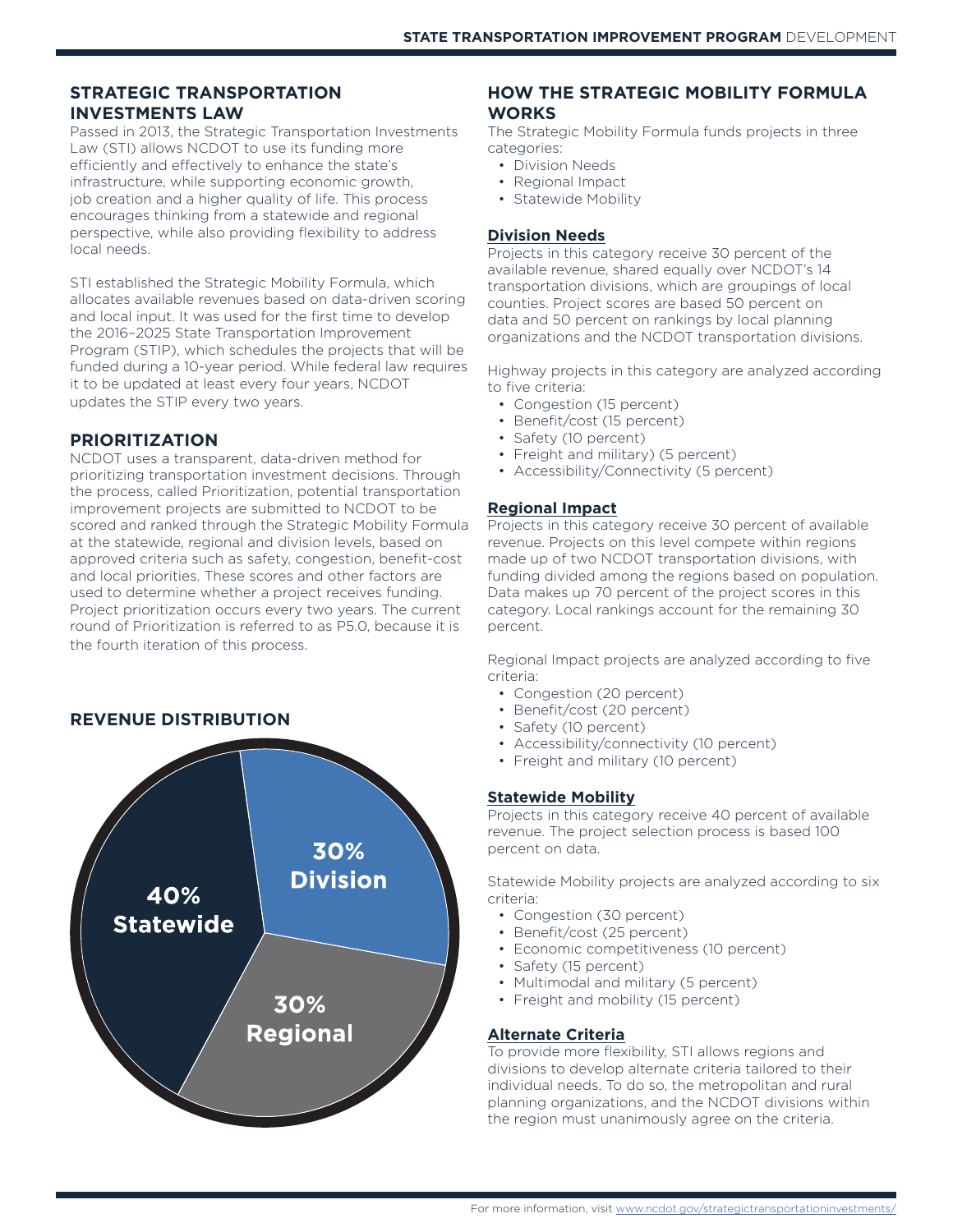# 9 Lenders' Downside Case

## 9.1 Definition Lenders' Downside Case

The Lenders' Downside Case (LDC) was developed in August 2014. In order to develop the LDC, we reviewed the LBC assumptions further to consider the potential downside of a number of forecasting parameters. A summary of the LDC assumptions are provided in Table 32.

The LDC includes a 10% reduction to the LBC assumption for the VoT. DOT<sup>5</sup> guidance suggests uncertainty around the VoT that can be up to 30% lower than mean values. On the basis that the values used by C&M for cars were considered to be comparable with average values and similar to other sources of data, we believe that a 10% reduction is a reasonable assumption of the potential downside on the VOT. This reduction was also applied to light trucks.

In relation to the escalation assumptions used for the VoT, analysis of the difference between median household income in North Carolina and CPI was undertaken over a 50 year period. The period covered 1990 to 2040 and included both historic and forecast changes (for 2011 onwards, based on Moodys May 2013 data) and indicated that there was a real change of broadly 0.3% in household income growth. This rate was applied for car classes and no escalation applied to light trucks (as per the LBC).

The capacity adjustment factors and validation adjustments used in the LBC were based on ensuring the model validation was more representative. The capacity adjustments factors ensured and that costs in the MD and NT periods were more appropriate given the longer time periods. The validation adjustments ensured any over representation of traffic in the model was corrected. As these were both validation adjustments, it was not considered appropriate to alter these assumptions for the LDC and so the LBC assumptions were retained.

The toll diversion parameters were adjusted to consider more of a downside scenario by using a multiplier of 1.5 compared with 1.25 adopted in the LBC. This implied that users would be more sensitive to paying tolls. As an example, a driver choosing to pay for a 12 minute time saving (as expected in the PM period, NB direction in 2035 for travelling the length of the concession) would pay around 10% less in the LDC compared to the LBC.

The socio economic growth rates used for the LDC were dampened by 15% from the LBC for both population and employment. This is based on review of historic variations for population and employment and plausible variations in the growth rates. Given the uncertainty about specific TAZ allocations of development, growth rates were applied uniformly for all forecasts years for each district. The resulting CAGRs adopted are shown in Table 33.

The tolls underpinning the LDC were optimized through the traffic model runs undertaken by C&M. The resulting toll rates are shown in Appendix G.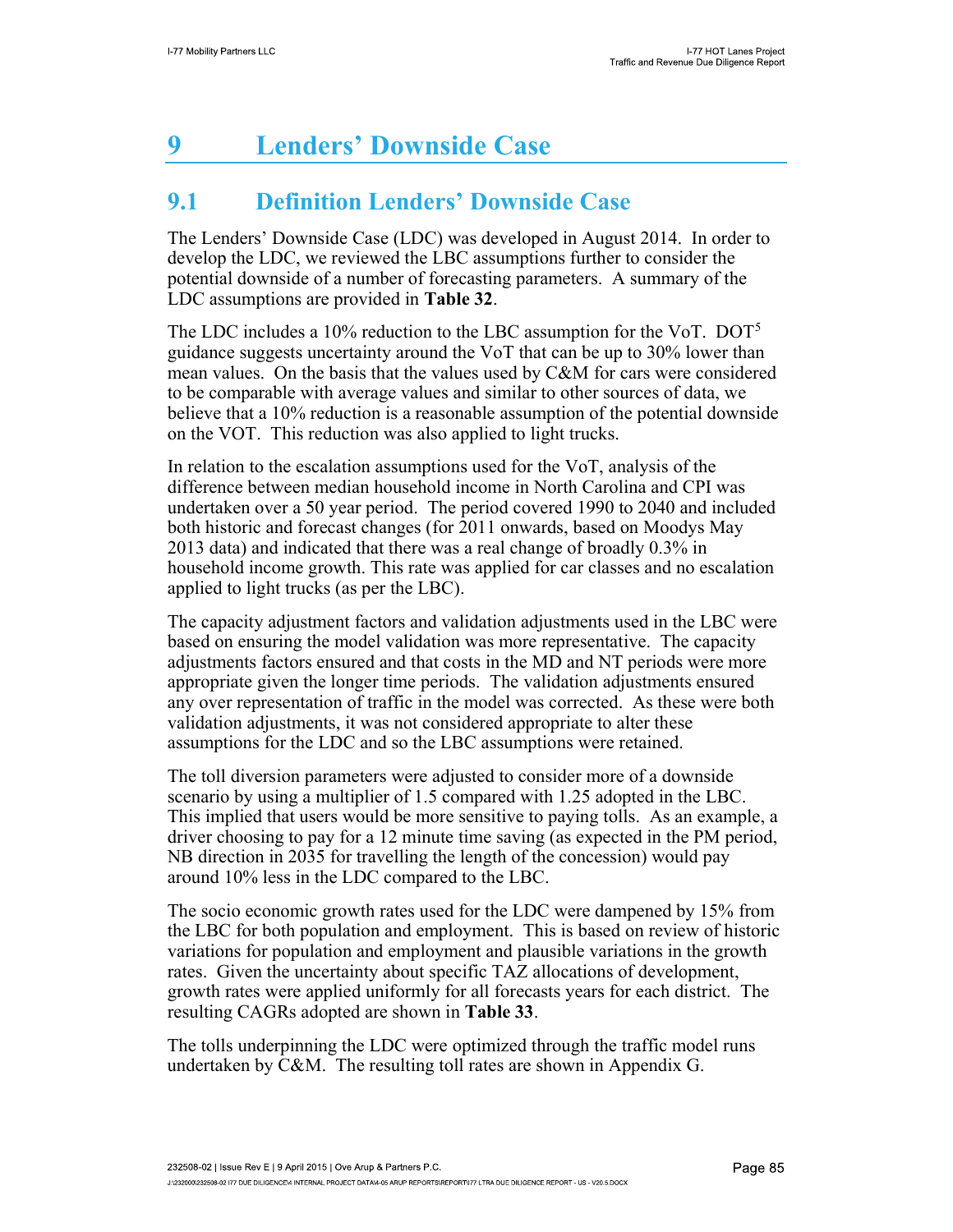|   | i      |
|---|--------|
| i | ï<br>I |
|   |        |

| ζ | $\frac{1}{2}$ |
|---|---------------|
|   | Ĩ.            |
|   |               |
|   |               |
|   | $\frac{1}{2}$ |
|   | 5             |
|   |               |
|   | ĺ             |
|   |               |
|   | Control       |
|   |               |
|   |               |
|   |               |
|   | j             |
|   | ì             |
|   |               |
|   | ible.         |
|   |               |
|   |               |

| For 2012 to 2018 use 0.8% for car classes and<br>0% for light trucks.<br>\$18.58<br>\$13.56<br>\$12.26<br>\$27.00<br>2012<br>Description and LBC Assumption                                                                                                                                                     | <b>LDC</b> Assumption<br>\$12.20<br>\$11.03<br>\$16.72<br>2012                                                                   |
|-----------------------------------------------------------------------------------------------------------------------------------------------------------------------------------------------------------------------------------------------------------------------------------------------------------------|----------------------------------------------------------------------------------------------------------------------------------|
|                                                                                                                                                                                                                                                                                                                 |                                                                                                                                  |
|                                                                                                                                                                                                                                                                                                                 |                                                                                                                                  |
|                                                                                                                                                                                                                                                                                                                 |                                                                                                                                  |
|                                                                                                                                                                                                                                                                                                                 |                                                                                                                                  |
|                                                                                                                                                                                                                                                                                                                 |                                                                                                                                  |
|                                                                                                                                                                                                                                                                                                                 | \$24.30                                                                                                                          |
|                                                                                                                                                                                                                                                                                                                 |                                                                                                                                  |
|                                                                                                                                                                                                                                                                                                                 | For 2012 to 2018 use 0.3% for car classes and 0%                                                                                 |
|                                                                                                                                                                                                                                                                                                                 | for light trucks.                                                                                                                |
| Beyond 2018 use 1% for car classes and 0%                                                                                                                                                                                                                                                                       | Beyond 2018 use 0.3% for car classes and 0% for                                                                                  |
| for light trucks.                                                                                                                                                                                                                                                                                               | light trucks                                                                                                                     |
|                                                                                                                                                                                                                                                                                                                 |                                                                                                                                  |
|                                                                                                                                                                                                                                                                                                                 |                                                                                                                                  |
| Applied                                                                                                                                                                                                                                                                                                         |                                                                                                                                  |
| Not applied                                                                                                                                                                                                                                                                                                     | As per LBC                                                                                                                       |
| Applied                                                                                                                                                                                                                                                                                                         |                                                                                                                                  |
| Not applied                                                                                                                                                                                                                                                                                                     |                                                                                                                                  |
|                                                                                                                                                                                                                                                                                                                 | Multiply the ASC, cost and time coefficients by 1.5<br>for the 2018 and 2035 models.                                             |
|                                                                                                                                                                                                                                                                                                                 | As per LBC                                                                                                                       |
|                                                                                                                                                                                                                                                                                                                 | See Table 33                                                                                                                     |
|                                                                                                                                                                                                                                                                                                                 | As per LBC                                                                                                                       |
|                                                                                                                                                                                                                                                                                                                 | 277                                                                                                                              |
|                                                                                                                                                                                                                                                                                                                 |                                                                                                                                  |
| widening (i.e. projects 70, 78 and 103 from the 2040 LRTP for 2016 to 2025 period). For the 2035 run include all schemes through to $2040$ excluding the I-77<br>approved schemes. For 2018 include all 2014-2015 schemes & the US21 widening (i.e. projects 70, 78 and 103 from the 2040 LRTP for 2016 to 2025 | As per LBC                                                                                                                       |
| $2018 = 50\%$ , $2019 = 70\%$ , $2020 = 90\%$ , $2021 == 100\%$                                                                                                                                                                                                                                                 | $2018 = 50\%$ , $2019 = 65\%$ , $2020 = 80\%$ , $2021 = 90\%$ ,<br>$2022 + 100%$                                                 |
|                                                                                                                                                                                                                                                                                                                 | Linearly interpolated.                                                                                                           |
| to 2035 change in growth rates.<br>Extrapolated based on 2033                                                                                                                                                                                                                                                   | See section 9.2.                                                                                                                 |
|                                                                                                                                                                                                                                                                                                                 |                                                                                                                                  |
|                                                                                                                                                                                                                                                                                                                 | Page 86                                                                                                                          |
| Multiply the ASC, cost and                                                                                                                                                                                                                                                                                      | Run the 2018 and 2035 years with updated schemes as per the 2040 LRTP list of<br>time coefficients by 1.25 for the 2018 and 2035 |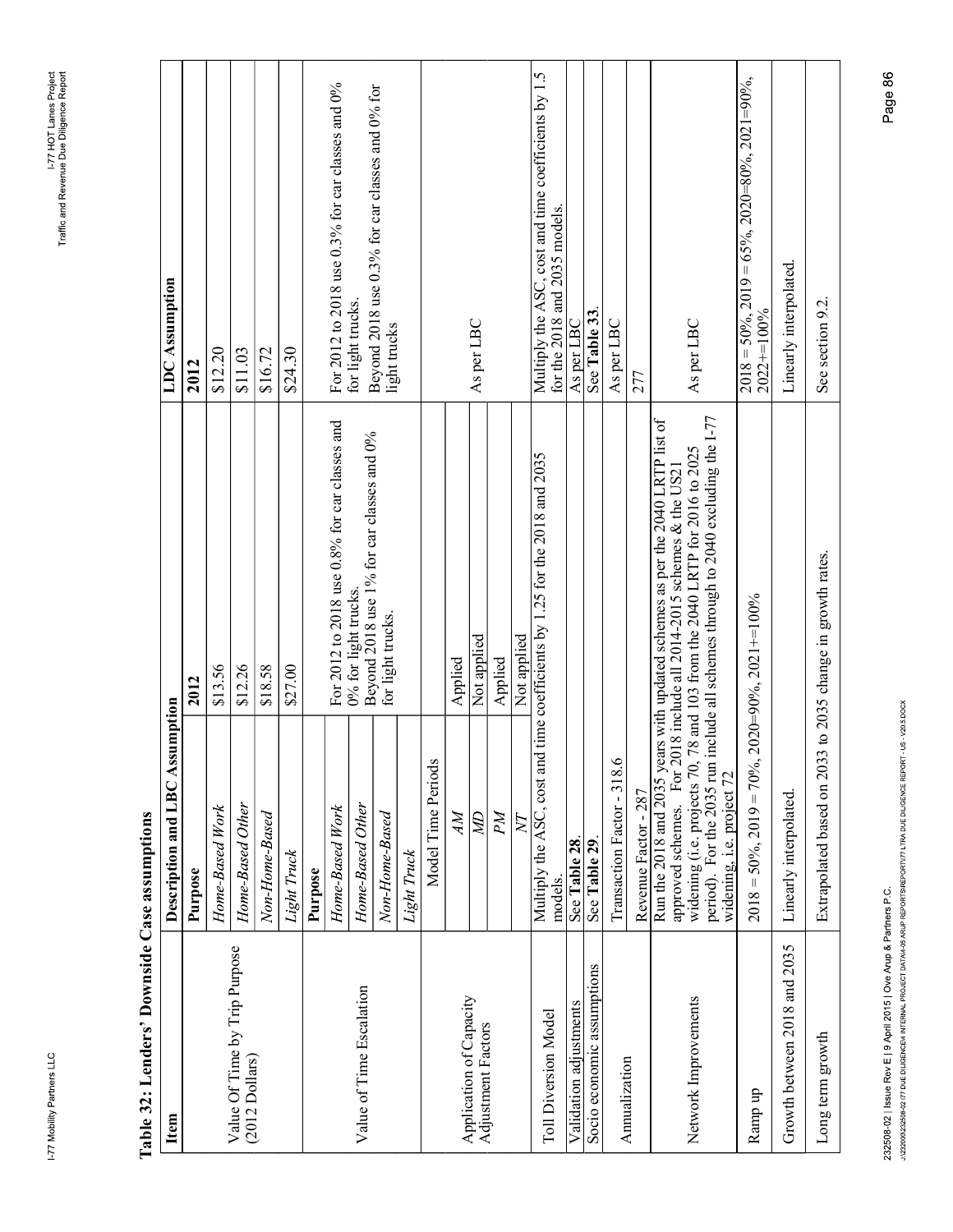|                   |                              | Population | <b>Employment</b> |              |  |
|-------------------|------------------------------|------------|-------------------|--------------|--|
| <b>Sub Area</b>   | 2018 to 2035<br>2012 to 2018 |            | 2012 to 2018      | 2018 to 2035 |  |
| South Iredell     | 1.68%                        | 1.79%      | $3.62\%$          | $1.77\%$     |  |
| North Iredell     | 1.57%                        | 2.29%      | 2.92%             | 2.59%        |  |
| Central Charlotte | 2.22%                        | $1.44\%$   | 1.79%             | 1.50%        |  |
| West Mecklenberg  | $3.56\%$                     | 2.44%      | 1.87%             | 1.96%        |  |
| NW Mecklenberg    | 1.80%                        | $0.99\%$   | 2.26%             | $1.56\%$     |  |
| N Mecklenberg     | 2.66%                        | 2.04%      | 2.66%             | 2.09%        |  |
| NE Mecklenberg    | $1.34\%$                     | 0.81%      | 1.55%             | 1.55%        |  |
| E Mecklenberg     | 2.09%                        | 1.38%      | 1.85%             | 2.52%        |  |

|  |  |  | Table 33: Lenders' Downside Case socio economic assumptions |
|--|--|--|-------------------------------------------------------------|
|--|--|--|-------------------------------------------------------------|

The transaction factor for the LBC was retained for the LDC as we believed the value adopted was reasonable. The revenue factor was reduced to 277 from the 287 adopted in the LBC. This was calculated based on the assuming the weekend and holiday revenue was 40% of the weekday (compared with 55% in the LBC). This was estimated based on considering the NT yield compared with the average daily yield.

In relation to network improvements no changes to LBC assumptions were made for the LDC. We reviewed the latest Metropolitan Transport Plan (April 2014) which confirmed the schemes tested in the LBC were still relevant. Sensitivity test 3a demonstrated that including transport improvements resulted in lower transactions and revenue as congestion is reduced elsewhere on the network. Any delay in the delivery of the schemes is likely to cause increases in revenue and is therefore not relevant to consider for the LDC.

We adopted a more conservative assumption for the LDC for ramp up by lengthening the period of ramp up. The assumptions we adopted were:

- $2018 50\%$
- $2019 65\%$
- $\bullet$  2020 80%
- $2021 90\%$
- $2022 100\%$

### 9.2 Lenders Downside Case projections

The LDC transactions and revenues projections for 2018 and 2035 were reviewed at the same level as the LBC. The review indicated that the LDC profile of transactions across the day was very similar to the LBC but lower in scale. The proportion of transactions and revenue within each time period for each of the forecast years was very similar to the LBC. This is to be expected as the LDC assumptions do not affect individual time periods differently. The split of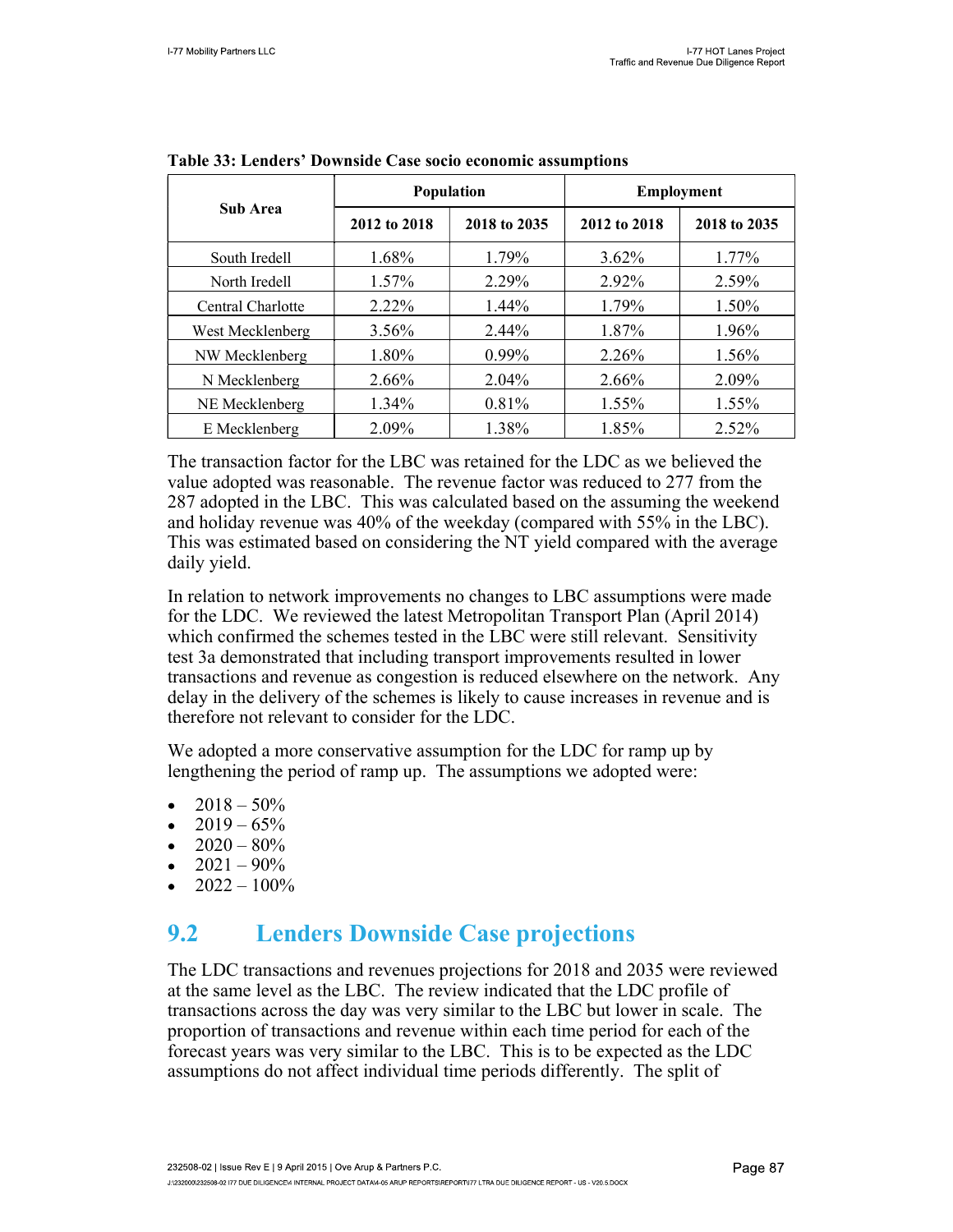transactions and revenue by segment for 2018 and 2035 is also very similar to the LBC.

Appendix G includes a summary of the average speeds per segment for both the GP and HOT lanes for each time period for 2018 and 2035 for the LDC. These show a similar deterioration of speeds in the GP lanes in the northern segments during the AM southbound and PM northbound directions as the LBC. The operating speeds of the GP lanes in 2035 are likely to be higher than in the LDC indicating a lower level of congestion than in the LBC. They also demonstrate that the speeds in the HOT lanes generally maintain the speed limit and operate in free flow conditions when considered across the time period.

Table 34 shows the annual growth rates for total traffic on the I-77 for each segment for the LDC. This, as expected, shows a slower growth rate compared with the LBC.

|                |                                    | <b>CAGR</b>  |              |              |  |
|----------------|------------------------------------|--------------|--------------|--------------|--|
|                |                                    | 2008 to 2012 | 2012 to 2018 | 2018 to 2035 |  |
|                | $E$ of Church St/I-77              |              | $-0.1\%$     | 0.4%         |  |
| 2              | I-277/Cindy Ln                     | $1.0\%$      | $0.5\%$      | $0.7\%$      |  |
| 3              | Cindy Ln/Lakeview Rd               | $0.6\%$      | $0.3\%$      | $0.9\%$      |  |
| $\overline{4}$ | Lakeview/N of Hambright Rd         | $0.6\%$      | $0.3\%$      | $0.9\%$      |  |
| 5              | N of Hambright Rd/N of Sam Furr Rd | 2.1%         | $3.1\%$      | $1.0\%$      |  |
| 6              | N of Sam Furr Rd/N of Langtree     | $2.0\%$      | $2.7\%$      | 1.5%         |  |
| 7              | N of Langtree Rd/N of River Hwy    |              | 4.8%         | 1.9%         |  |

Table 34: LDC annual growth in daily two way traffic on the I-77

Note: 2008 to 2012 CAGR based on NCDOT count data where available.

In developing the long term profile of traffic and revenue for the LDC, a high level review of the future congestion levels on the GP lanes was undertaken. Whilst, under the LDC, the GP lanes on some sections of the corridor by 2035 are expected to experience congestion, this is not to the same levelas in the LBC. The congestion levels in the LDC are likely to increase over time and enable higher tolls to be charged per transaction than calculated for the 2035 scenario. To just extrapolate the LDC in the same manner as the LBC would be overly conservative.

To account for this a high level comparison of the congestion levels between the LBC and LDC was undertaken to determine when LDC congestion levels would approach that observed in the LBC in 2035. This was identified as 2041. Consequently the long term revenue profile was adjusted as follows:

- Calculate 2035 LBC yield =  $$1.18$  per transaction (2012 prices)
- Adjust LBC yield to account for downside scenario by accounting for reduced VOT, reduced VOT escalation and increased toll diversion sensitivity tests. The equivalent LDC yield was estimated as \$0.90 per transaction.
- Set LDC yield in 2041 as \$0.90 per transaction.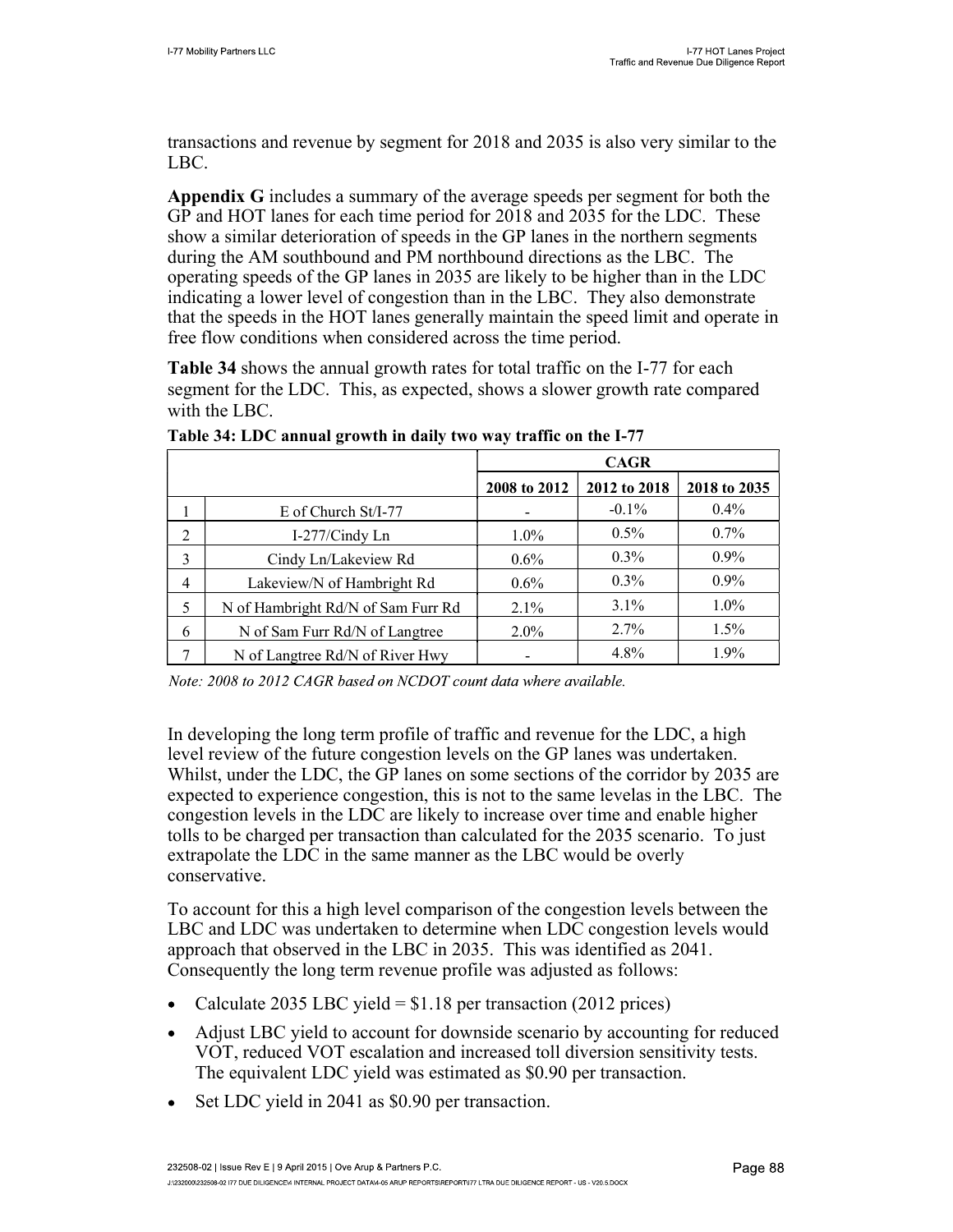- Interpolate (linearly) between 2035 and 2041.  $\bullet$
- Extrapolate post 2041 based on LBC change in yield post 2035.  $\bullet$

The resulting LDC transactions and revenue projections are provided in Table 35.

Table 35: LDC transaction and revenue projections (including ramp up)

| Year | <b>Annual Trips</b><br>(000s) | <b>Annual</b><br><b>Transactions</b><br>(000s) | Annual<br><b>Revenue</b><br>(000S's 2012)<br>prices) | Year | <b>Annual</b><br><b>Trips</b><br>(000s) | <b>Annual</b><br><b>Transactions</b><br>(000s) | Annual<br>Revenue<br>(000\$'s 2012)<br>prices) |
|------|-------------------------------|------------------------------------------------|------------------------------------------------------|------|-----------------------------------------|------------------------------------------------|------------------------------------------------|
| 2018 | 3,841                         | 12,564                                         | \$6,897                                              | 2045 | 12,258                                  | 33,034                                         | \$32,238                                       |
| 2019 | 5,105                         | 16,555                                         | \$9,290                                              | 2046 | 12,411                                  | 33,274                                         | \$33,112                                       |
| 2020 | 6,420                         | 20,645                                         | \$11,837                                             | 2047 | 12,563                                  | 33,511                                         | \$33,987                                       |
| 2021 | 7,378                         | 23,526                                         | \$13,774                                             | 2048 | 12,713                                  | 33,745                                         | \$34,867                                       |
| 2022 | 8,372                         | 26,470                                         | \$15,818                                             | 2049 | 12,860                                  | 33,974                                         | \$35,748                                       |
| 2023 | 8,545                         | 26,796                                         | \$16,336                                             | 2050 | 13,004                                  | 34.199                                         | \$36,628                                       |
| 2024 | 8,719                         | 27,119                                         | \$16,859                                             | 2051 | 13,146                                  | 34,422                                         | \$37,512                                       |
| 2025 | 8,893                         | 27,438                                         | \$17,387                                             | 2052 | 13,285                                  | 34,641                                         | \$38,396                                       |
| 2026 | 9.067                         | 27,753                                         | \$17,919                                             | 2053 | 13,421                                  | 34,855                                         | \$39,281                                       |
| 2027 | 9,241                         | 28,064                                         | \$18,455                                             | 2054 | 13,553                                  | 35,066                                         | \$40,167                                       |
| 2028 | 9,415                         | 28,371                                         | \$18,995                                             | 2055 | 13,683                                  | 35,274                                         | \$41,052                                       |
| 2029 | 9,588                         | 28,675                                         | \$19,538                                             | 2056 | 13,809                                  | 35,477                                         | \$41,937                                       |
| 2030 | 9,762                         | 28,976                                         | \$20,086                                             | 2057 | 13,932                                  | 35,676                                         | \$42,821                                       |
| 2031 | 9,935                         | 29,273                                         | \$20,636                                             | 2058 | 14,052                                  | 35,873                                         | \$43,707                                       |
| 2032 | 10,108                        | 29,565                                         | \$21,190                                             | 2059 | 14,168                                  | 36,066                                         | \$44,591                                       |
| 2033 | 10,280                        | 29,854                                         | \$21,746                                             | 2060 | 14,279                                  | 36,254                                         | \$45,472                                       |
| 2034 | 10,451                        | 30,139                                         | \$22,306                                             | 2061 | 14,388                                  | 36,439                                         | \$46,354                                       |
| 2035 | 10,621                        | 30,421                                         | \$22,870                                             | 2062 | 14,492                                  | 36,621                                         | \$47,234                                       |
| 2036 | 10,791                        | 30,699                                         | \$23,828                                             | 2063 | 14,592                                  | 36,798                                         | \$48,110                                       |
| 2037 | 10,960                        | 30,973                                         | \$24,796                                             | 2064 | 14,688                                  | 36,972                                         | \$48,986                                       |
| 2038 | 11,127                        | 31,243                                         | \$25,774                                             | 2065 | 14,780                                  | 37,141                                         | \$49,858                                       |
| 2039 | 11,293                        | 31,511                                         | \$26,763                                             | 2066 | 14,868                                  | 37,309                                         | \$50,731                                       |
| 2040 | 11,458                        | 31,774                                         | \$27,761                                             | 2067 | 14,951                                  | 37,471                                         | \$51,597                                       |
| 2041 | 11,621                        | 32,033                                         | \$28,769                                             | 2068 | 15,030                                  | 37,630                                         | \$52,461                                       |
| 2042 | 11,783                        | 32,289                                         | \$29,631                                             | 2069 | 15,105                                  | 37,785                                         | \$53,322                                       |
| 2043 | 11,943                        | 32,540                                         | \$30,496                                             | 2070 | 15,175                                  | 37,937                                         | \$54,180                                       |
| 2044 | 12.101                        | 32,789                                         | \$31,366                                             |      |                                         |                                                |                                                |

Notes:

Annual trips relates to the number of vehicles using the HOT Lanes across a year.  $\overline{4}$ .

5. Annual transactions relates to the total number of transactions made by all vehicles across all toll segments.

Annual revenue is the total revenue made by all toll paying vehicles across the year and does not account for any revenue leakage. 6.

Figure 26 provides a comparison of the LBC, LDC and Developer's Case. This shows that after the ramp up period (2021 onwards) LBC transactions are about 10% lower and LBC annual revenues are about 35 to 40% of the Developer's case projections. LDC and LBC transactions are similar up to 2022 although revenues are around 30% lower. By 2040, LDC revenues are around 40% lower than LBC revenues and this trend continues through to the end of the term of the CA.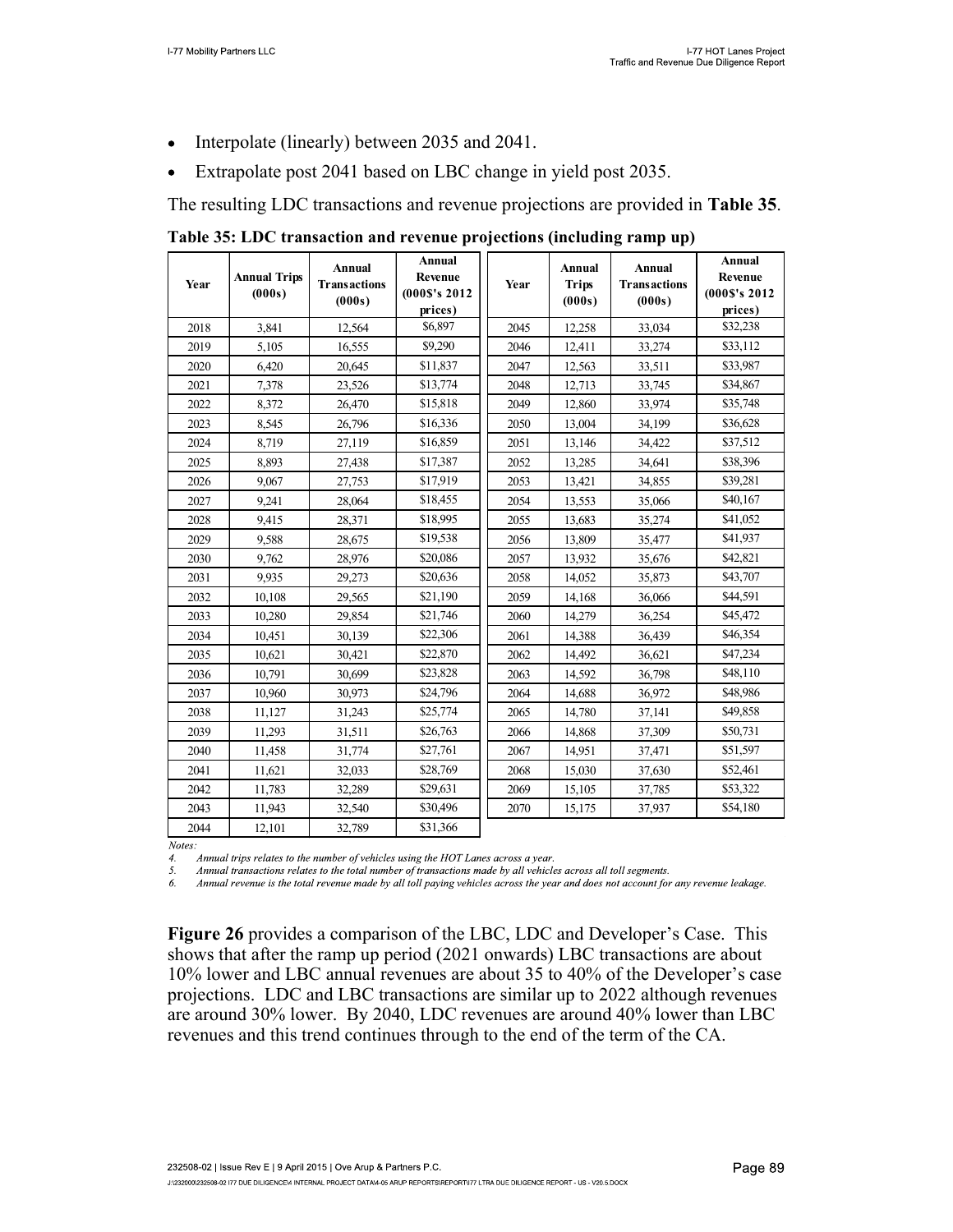

Figure 26: Comparison of Lenders' and Developer's Cases

### 9.3 Lenders Downside Case Assumptions

The above LDC is based on the following assumptions:

- The projections are heavily linked to the socio economic assumptions and  $\bullet$ their reasonableness. County level projections have been used to cap overall growth rates but district growth rates are based on the MRM. To the extent possible, we tried to check the reasonableness of the MRM assumptions. However, it was not possible to determine the details of the proposed development at individual TAZ levels as this is not currently known. Our experience is that MPO models are generally well detailed and development assumptions based on the best available information.
- We assume that no significant improvements to public transport will occur  $\bullet$ over the concession period in the corridor.
- The MD period contributes significantly to daily transactions and is driven by future congestion levels expected by 2018.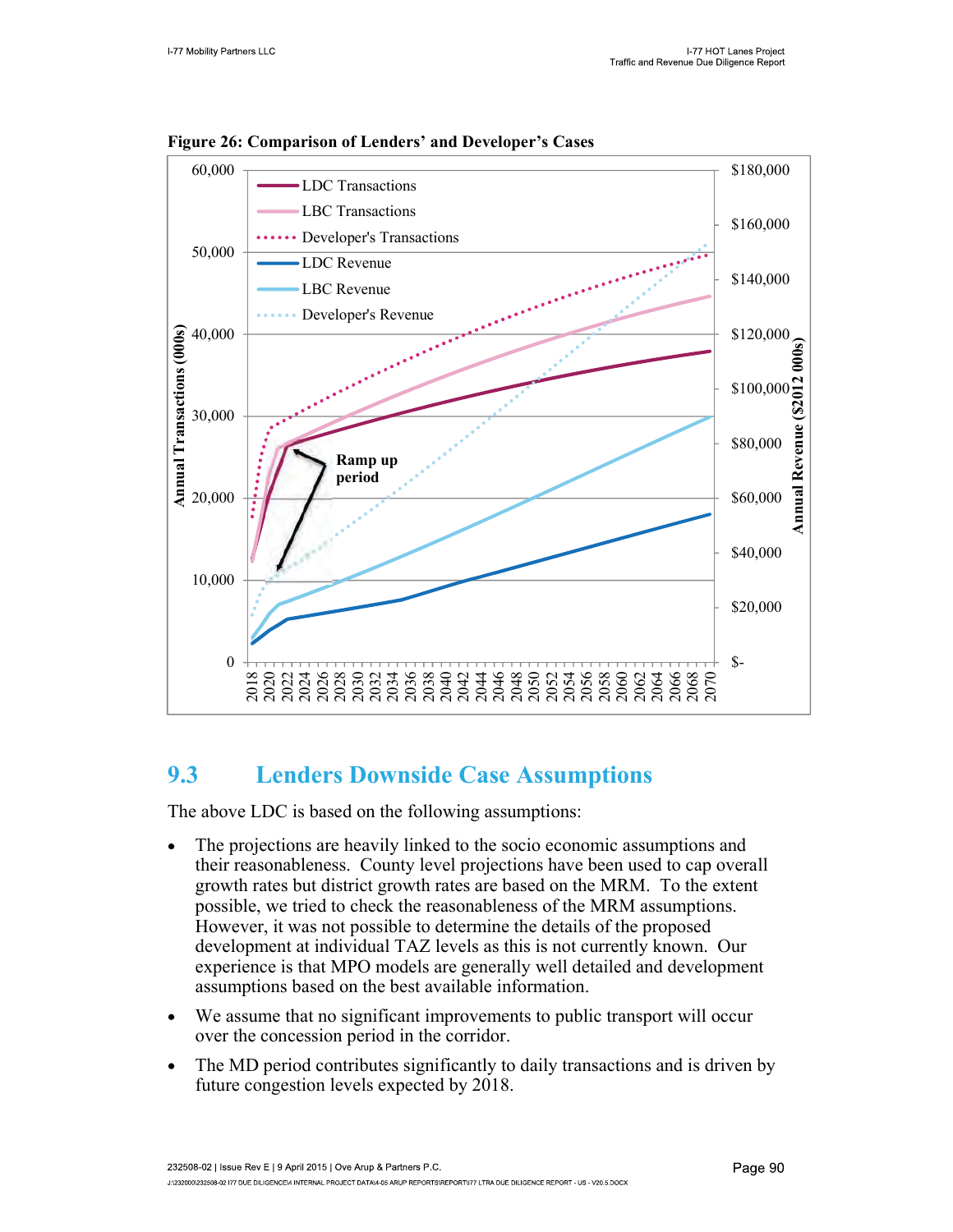- Extrapolation of traffic levels beyond 2035 indicate that traffic levels on the  $\bullet$ GP lanes are very high in future years and the assumption is that the DOT will not proceed with infrastructure improvements not committed today to ease congestion in the area.
- Extrapolation of traffic levels beyond 2035 indicates that the HOT lanes could  $\bullet$ experience some congestion during peak periods beyond 2060. It is assumed that adjustments to the toll levels at this period would be undertaken to maintain the HOT lane running speeds as required under the CA and also that some peak spreading may occur to lessen the demand levels. If this occurs, this could lead to additional revenue that is not accounted for in the LDC.
- The LDC projections do not include the 2040 LRTP proposal for providing  $\bullet$ additional free capacity on the I-77 West Catawba Ave (Exit 28) to NC 150 (Exit 36). It is assumed (based on information supplied by the Client) that if this scheme is taken forward, the NCDOT will provide compensation for any loss of revenue.
- The LDC projections assume that average tolls charged across the time  $\bullet$ periods are as shown in Appendix G.